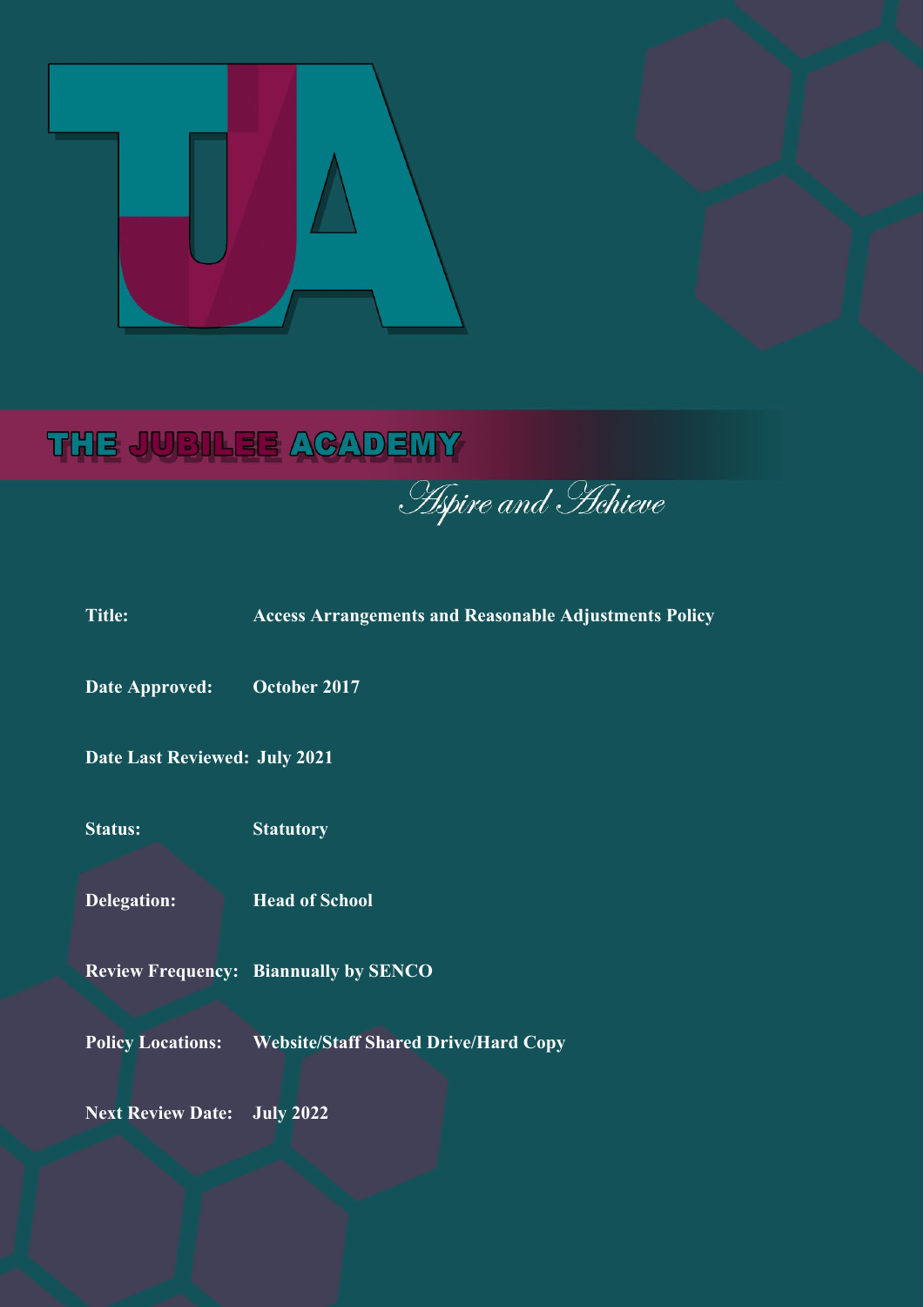# **1. Purpose of this policy**

The Examination Access Arrangements Policy explains the actions taken to ensure inclusion throughout The Jubilee Academy for all students with additional learning needs (ALN), including those with formally diagnosed Special Educational Needs Disabilities (SEND). The policy forms an integral part of our teaching and learning philosophy, which seeks to create a learning environment whereby every individual student may fulfil his or her full potential.

This policy is maintained and held by the SENCo alongside the individual files/e-folders of each access arrangements candidate. Each file/e-folder contains detailed records of all the essential information that is required to be held according to the regulations

The policy is annually reviewed to ensure that processes are carried out in accordance with the current edition of the JCQ publication Adjustments for candidates with disabilities and learning difficulties - Access Arrangements and Reasonable Adjustments.

The Jubilee Academy adheres to the definitions in relation to access arrangements, reasonable adjustments, disability, special educational needs and learning difficulties as agreed by the JCQ awarding bodies and the Federation of Awarding Bodies (FAB). Annexe 1.

### **2. Access Arrangements**

Access Arrangements are pre-examination adjustments for candidates based on evidence of need and normal way of working, which are agreed before an assessment.

Access Arrangements fall into two distinct categories: some arrangements are delegated to centres; others require prior JCQ awarding body approval.

Access Arrangements allow candidates with specific needs, such as special educational needs, disabilities or temporary injuries to access the assessment and show what they know and can do without changing the demands of the assessment. For example, readers, scribes and Braille question papers.

The intention behind an access arrangement is to meet the needs of an individual candidate without affecting the integrity of the assessment. Access arrangements are the principal way in which awarding bodies comply with the duty under the Equality Act 2010\* to make 'reasonable adjustments'.

# **3. Reasonable Adjustments**

The Equality Act 2010 requires an awarding body to make reasonable adjustments where a candidate, who is disabled within the meaning of the Equality Act 2010, would be at a substantial disadvantage in comparison to someone who is not disabled. The awarding body is required to take reasonable steps to overcome that disadvantage.

An example would be a Braille paper which would be a reasonable adjustment for a vision impaired candidate who could read Braille. A reasonable adjustment may be unique to that individual and may not be included in the list of available access arrangements. Whether an adjustment will be considered reasonable will depend on several factors which will include, but are not limited to the needs of the disabled candidate;

- the effectiveness of the adjustment;
- the cost of the adjustment; and
- the likely impact of the adjustment upon the candidate and other candidates. An adjustment will not be approved if it:

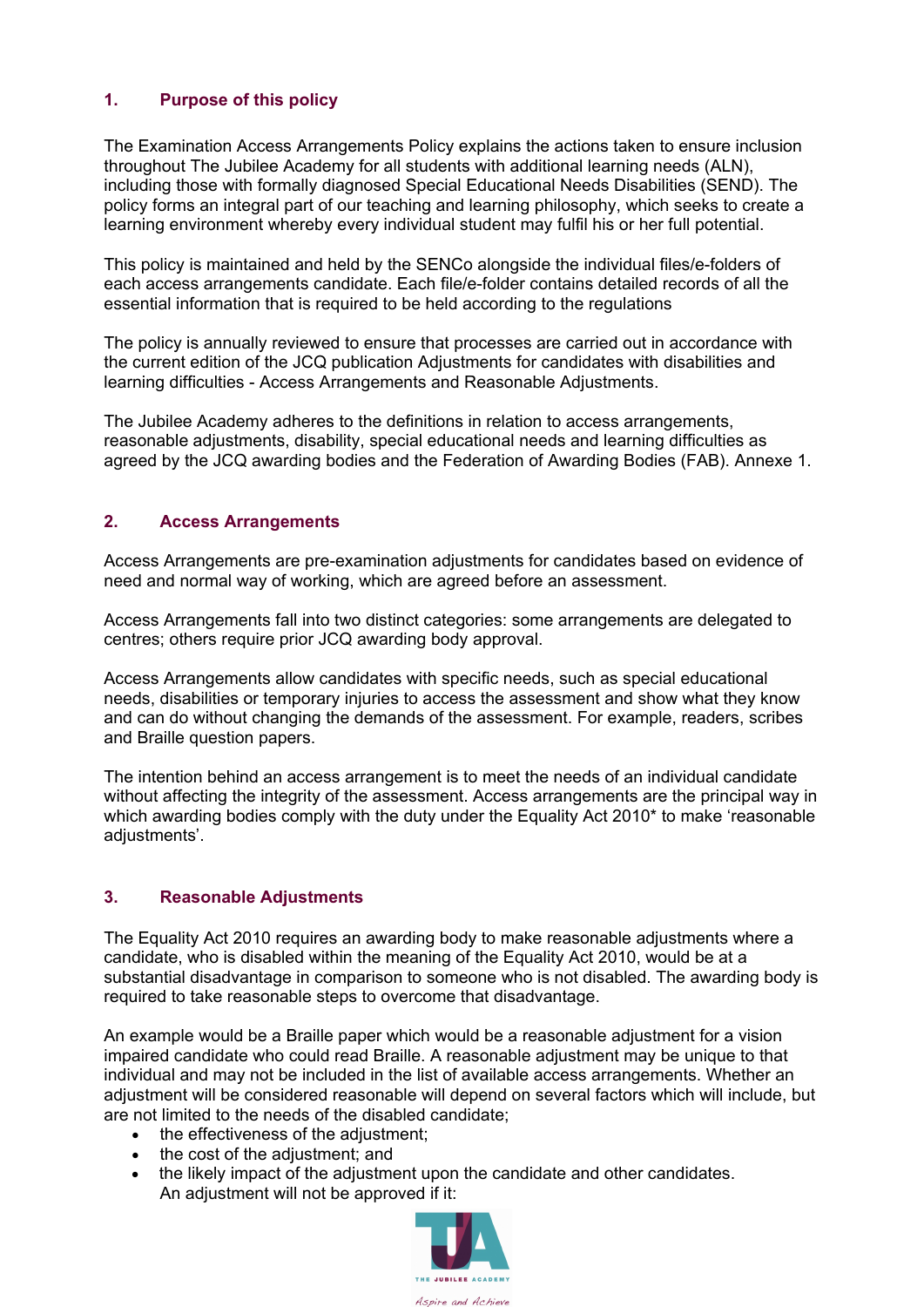- involves unreasonable costs to the awarding body:
- involves unreasonable timeframes; or
- affects the security and integrity of the assessment.

This is because the adjustment is not 'reasonable'.

#### **4. Duty to make a reasonable adjustment**

The duty for an awarding body to make a reasonable adjustment will apply where assessment arrangements would put a disabled candidate at a substantial disadvantage in comparison with a candidate who is not disabled. In such circumstances, the awarding body is required to take reasonable steps to avoid that disadvantage.

#### **5. Definition of disability:**

Section 6 of the Equality Act defines disability as a 'physical or mental impairment which has a substantial and long term adverse effect on someone's ability to carry out normal day to day activities'.

#### **6. Definition of special educational needs**

A candidate has 'special educational needs' as defined in the Education Act 1996 if he/she has a learning difficulty which calls for special educational provision to be made for him/her. A candidate has a 'learning difficulty' if:

• He/she has a significantly greater difficulty in learning than the majority of children of his/her age;

#### OR

• He/she has a disability which either prevents or hinders him/her from making use of the educational facilities of a kind generally provided for children of his/her age in schools within the area of the local authority. The existence of a medical diagnosis or physical disability in itself does not imply that the candidate in question has special educational needs.

#### **7. Responsibility**

Access arrangements are the responsibility of the SENCO, directed by the Head of School.

Access arrangements for exams need to be conducted by a member of staff who processes the relevant qualifications in accordance with JCQ guidance or indeed a qualified person may be bought in.

The SENCo can direct appropriate staff to be part of the assessment process, i.e. those with appropriate qualifications as cited in JCQ document *Adjustments for Candidates with disabilities and learning difficulties: Access Arrangements and Reasonable adjustments*.

These are:

- a specialist assessor with a current SpLD Assessment Practising Certificate, as awarded by Patoss, Dyslexia Action or BDA and listed on the SASC website
- An appropriately qualified psychologist registered with the Health & Care Professions Council.

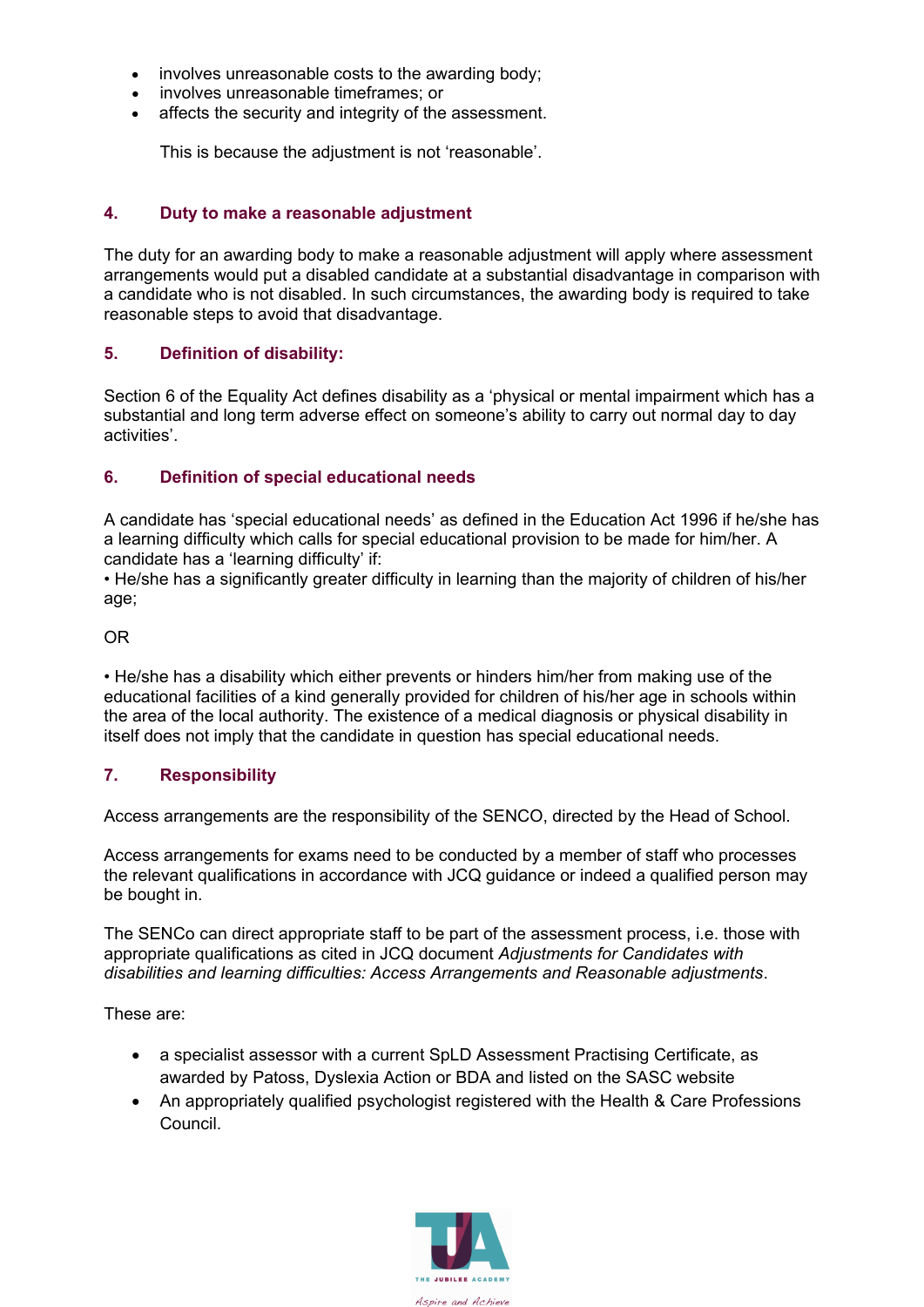In addition to these two categories, other educational professionals may conduct Access arrangements assessments if they meet the following criteria:

They must hold a post-graduate qualification in individual specialist assessment at or equivalent to Level 7 which must include training in all of the following:

- The theoretical basis underlying psychometric tests, such as the concepts of validity and reliability; standard deviations and the normal curve; raw scores, standard scores, quotients, percentiles and age equivalent scores; the concept of statistically significant discrepancies between scores; standard error of measurement and confidence intervals
- The appropriate use of nationally standardised tests for the age group being tested
- The objective administration of attainment tests which can be administered individually. This must include tests of reading accuracy, reading speed, reading comprehension and spelling. Appropriate methods of assessing writing skills, including speed, must also be covered • The appropriate selection and objective use of cognitive tests including tests of verbal and non-verbal ability and wider cognitive processing skills
- The ethical administration of testing including the ability to understand the limitation of their own skills and experience, and to define when it is necessary to refer the candidate to an alternative professional.

In rare and exceptional circumstances, the centre may need to refer a candidate to an alternative professional, such as a clinical psychologist or a neuropsychologist, where further investigation is warranted. The initial assessment may have indicated specific/global learning needs, mental health or developmental concerns.

**For notification on the qualifications our specialist assessors that we use possess – please speak to the SENCO and the Examinations Manager who both have confirmation of qualifications held on file**.

# **8. Identifying the need for access arrangements**

In line with JCQ regulations, The Jubilee Academy will make all decisions with regard to access arrangements based upon:

Whether the candidate has a substantial and long term impairment which has an adverse effect, in conjunction with the access arrangement being the candidate's normal way of working at The Jubilee Academy – demonstrating the involvement of the teaching staff in determining the need for the access arrangement.

Appropriate evidence of need will be available at The Jubilee Academy for inspection.

The School will:

- Provide relevant evidence of the nature and extent of the disability or difficulty/impairment which has a substantial and long-term effect (history of need/history of provision/intervention strategies)
- Provide evidence that the difficulties are persistent and significant (history of needs assessment results/provision/intervention strategies)
- Show evidence of how the disability/difficulty/impairment has impacted on teaching and learning in the classroom (intervention strategies – assessment results – history of need/ provision – staff observations)

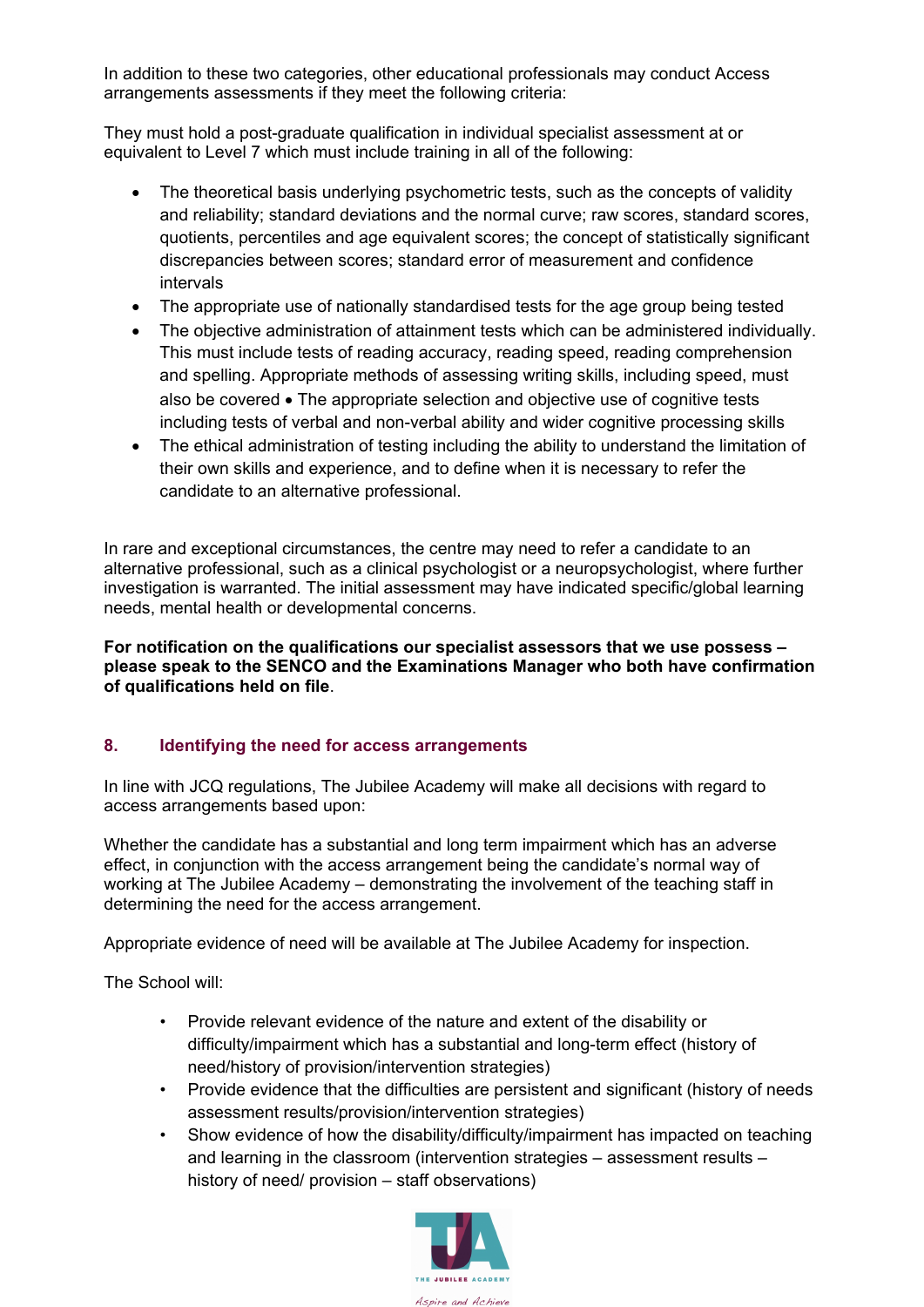- Confirm that the candidate would be at a substantial disadvantage when compared with other non-disabled candidates undertaking the assessment (history of need/provision/staff observations)
- Confirm that the access arrangement is the candidate's normal way of working within the school as a direct consequence of their disability (history of need/ provision/intervention strategies/staff and exam officer observations).
- Ensure that the arrangement (s) put in place reflect the support given to the candidate in school e.g.:
	- o In the classroom; or
	- o Working in small groups for reading and /or writing; or
	- o Literacy support lessons; or
	- o Literacy intervention strategies; and or
	- $\circ$  In internal school tests and mock exams.

As subjects vary, leading to different demands of the candidate, support may be needed in just one or two subjects; another candidate may need support in all their subjects. The key principle is that the specialist assessor can show a history of support and provision.

If a candidate never makes use of the arrangement granted to them – then it is not his or her normal way of working and the arrangement should not be awarded for examinations or indeed it should be removed.

\* The only exception to this is where an arrangement is put into place as a consequence of a temporary injury or impairment.

#### **9. Access Arrangements for examinations**

JCQ requirements can change annually however the following are some of the standard practice of access arrangements:

- Extra time
- Supervised rest breaks
- Extra time of up to 25%
- Extra time of up to 50%
- Extra time of over 50%
- Reader/Computer reader
- Read aloud
- Scribe/Voice Activated software
- Word processor
- **Transcript**
- Prompter
- Oral Language Modifier
- Live speaker for pre-recorded examinations components
- Sign Language Interpreter
- Practical Assistant
- Alternative accommodation away from the centre
- Other arrangements for candidates with disabilities: amplification equipment; Braillers; closed circuit tv; colour naming by the invigilator for candidates who are

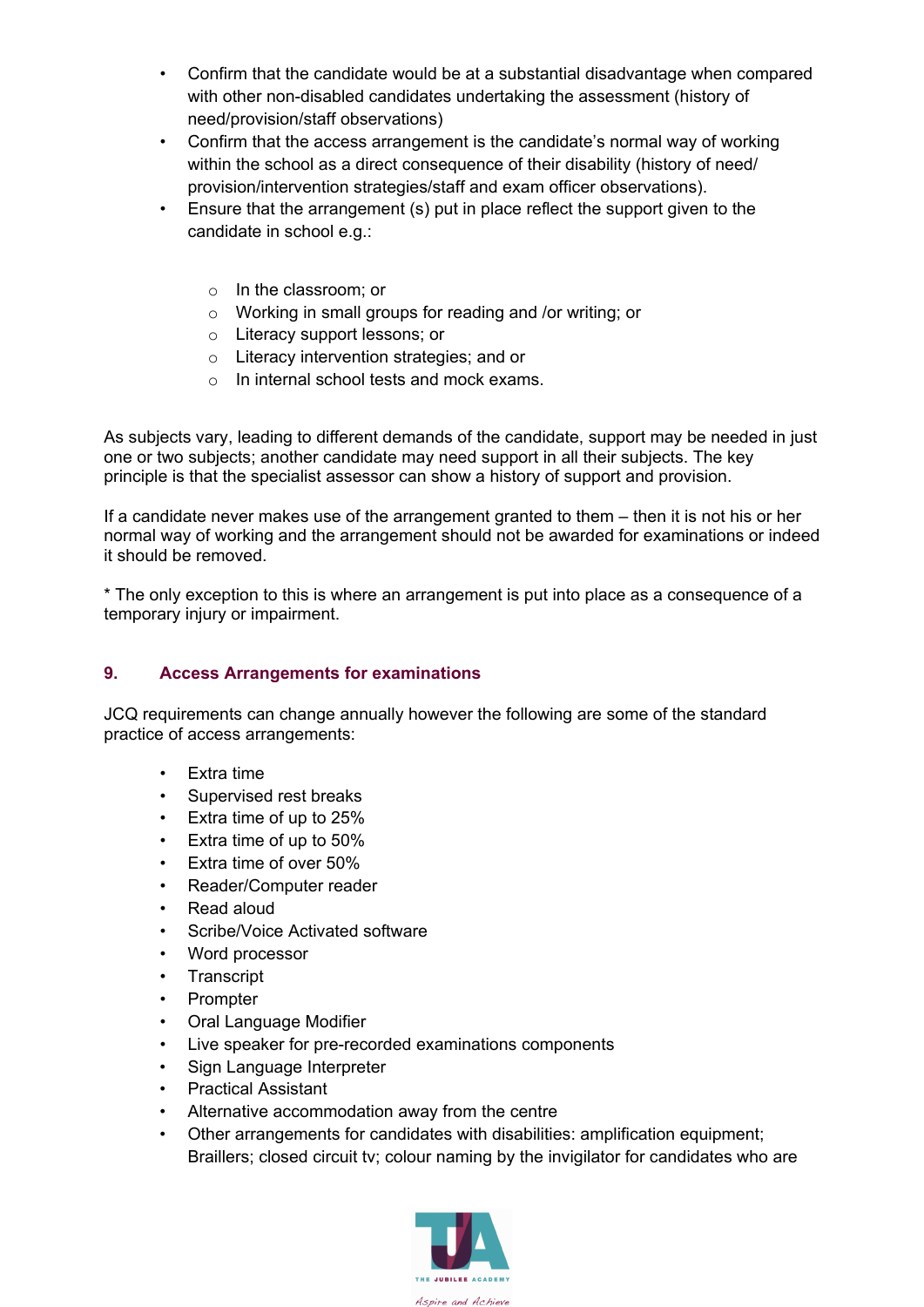Colour Blind; Coloured overlays; low vision aid/magnifier; optical character reader scanners; separate invigilation with the centre.

Further guidance can be found in appendix A

### **10. Supporting evidence**

As per JCQ regulations certain applications may need to be supported with for example:

- A letter from CAMHS or a clinical psychologist or psychiatrist; or A letter from a hospital consultant; or
- A letter from the Local Authority Educational Psychology Service; or A letter from the Local Authority Sensory Impairment Service; or
- A letter from a Speech and Language Therapist (SALT).

### **11. Assessment:**

- For those students potentially requiring access arrangements formal assessment and application to JCQ is carried out in Year 10 and Year 11 as standard.
- Before the candidate's assessment, the SENCo will provide the assessor with background information, i.e. a picture of need has been painted as per Part 1 of Form 8. The SENCo and the assessor will work together to ensure a joined-up and consistent process.
- All candidates must be assessed in light of the picture of need and the background information as detailed within Part 1 of Form 8.
- Assessments may also be carried out at other points, where necessary. When granted access arrangements are valid for 26 months.
- Any student with scores which indicating a substantial impairment will be considered for access arrangements.
- Specialist assessments for access arrangement will be carried out at The Jubilee Academy by an appropriately qualified assessor who attends regular update training.
- Parents may request an independent assessment. However the school may elect to accept or reject a privately commissioned report. If rejected the Senco or a member of the Senior Leadership team must provide a brief, written rationale to support this decision which must be available for inspection purposes.
- At TJA the examination Manager, specialist assessors, SENCo and teaching staff all work together to ensure that appropriate access arrangements are put in place for all tests and examinations.

# **12. Processing access arrangements**

# **Arrangements requiring awarding body approval**

The school will use Access arrangements online (AAO) a tool provided by JCQ member awarding bodies for centres to apply for required access arrangement approval for the qualifications covered by the tool. This tool also provides the facility to order modified papers for those qualifications included. (Refer to [AA,](http://www.jcq.org.uk/exams-office/access-arrangements-and-special-consideration/regulations-and-guidance) (chapter 8) Processing applications for access arrangements and (chapter 6) Modified papers)

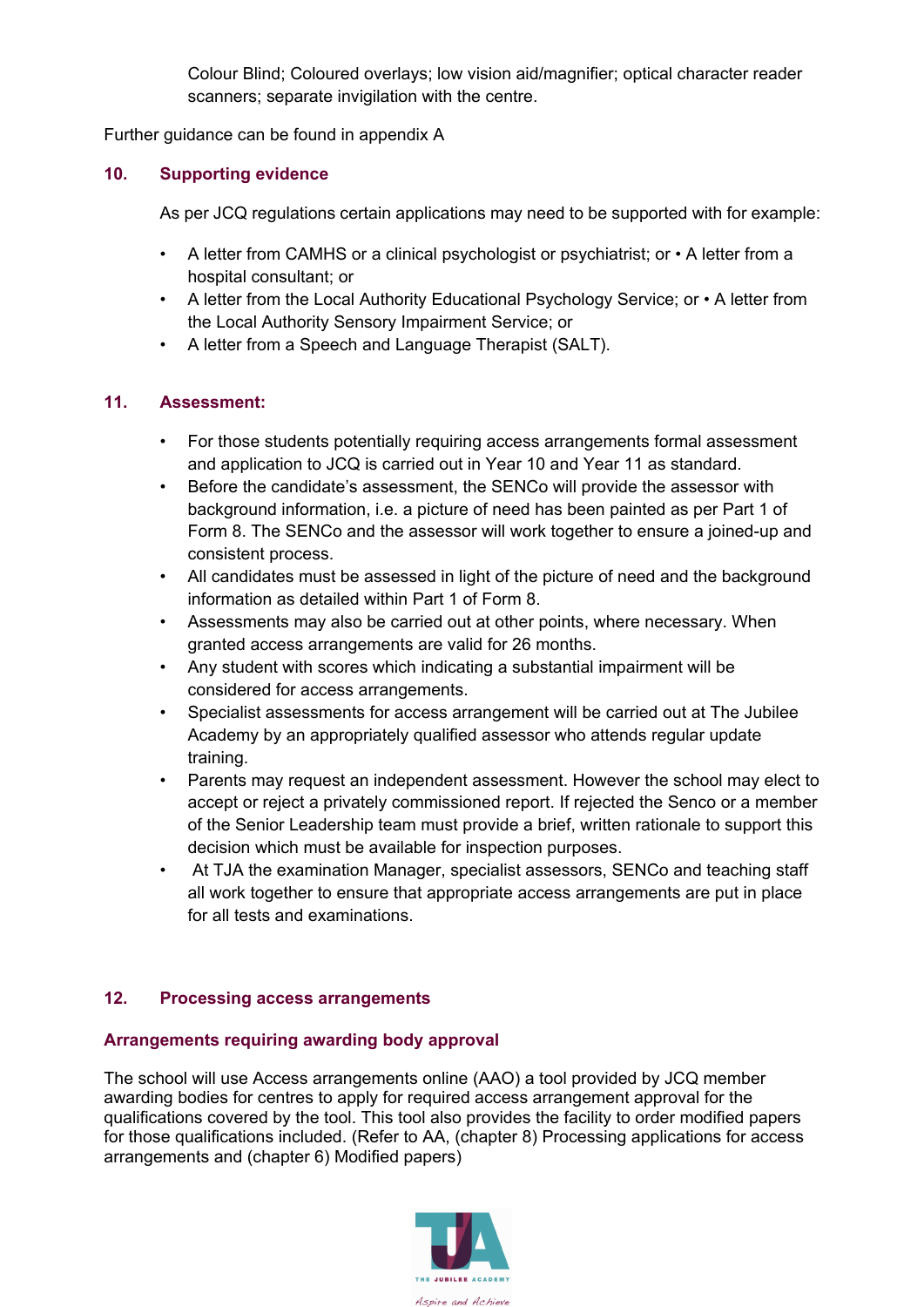AAO is accessed within the JCQ Centre Admin Portal (CAP) by logging in to one of the awarding body secure extranet sites. A single application for approval is required for each candidate regardless of the awarding body used.

The SENCo will keep detailed records, whether electronically or in hard copy paper format, of all the essential information on file. This includes a copy of the candidate's approved application, appropriate evidence of need (where required) and a signed candidate personal data consent form for inspection by the JCQ Centre Inspection Service.

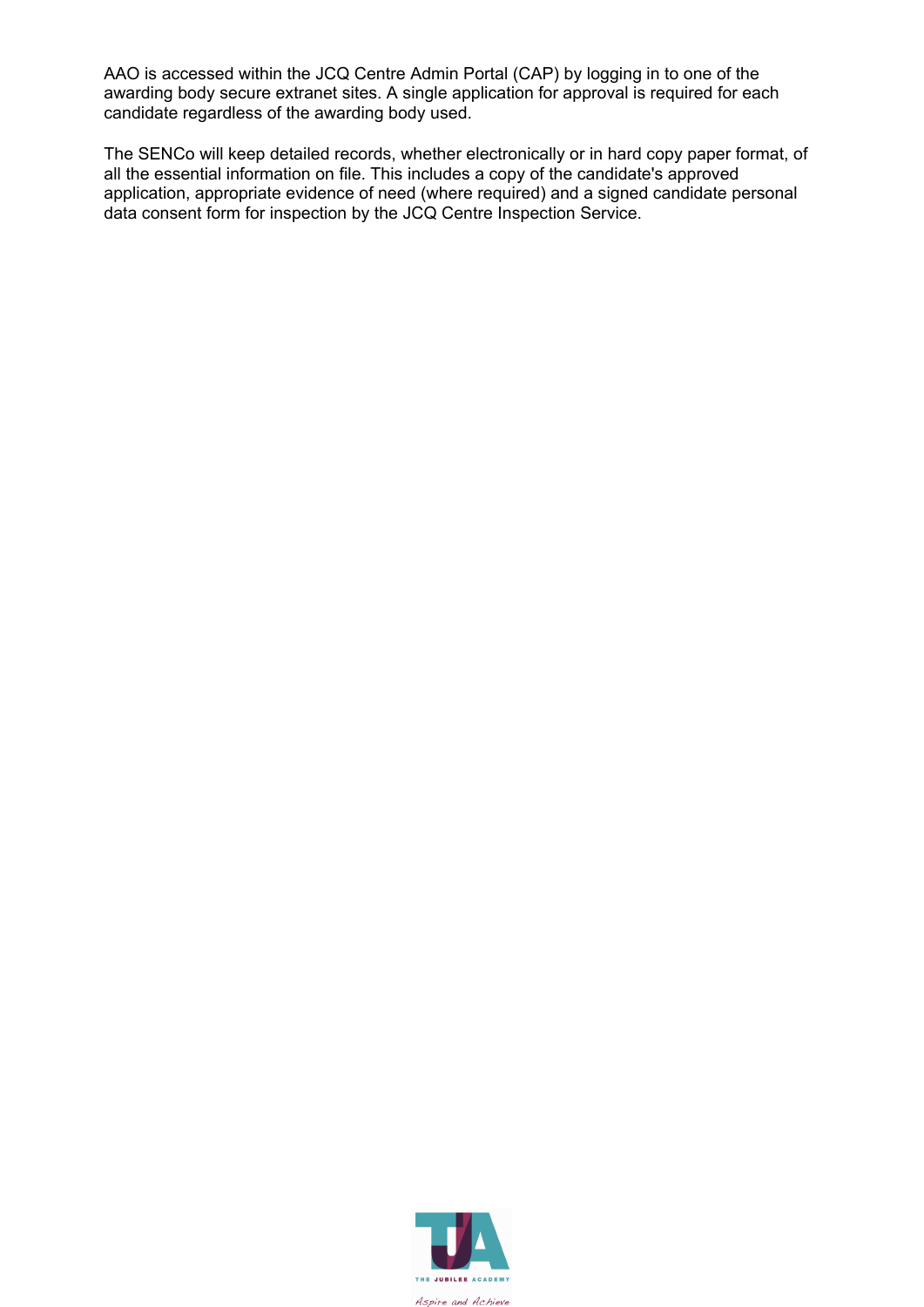| <b>Access</b>     |                                                                                                                                                                                                                         |                                                                                                                                                                                                                                                                                                                             |  |
|-------------------|-------------------------------------------------------------------------------------------------------------------------------------------------------------------------------------------------------------------------|-----------------------------------------------------------------------------------------------------------------------------------------------------------------------------------------------------------------------------------------------------------------------------------------------------------------------------|--|
| Arrangements      | What is it?                                                                                                                                                                                                             | Criteria                                                                                                                                                                                                                                                                                                                    |  |
| <b>Scribe</b>     | A trained adult writes for the<br>student. The student would<br>dictate their answers. The<br>scribe would write exactly<br>what they say.                                                                              | A student has a physical disability; where her/his writing:-<br>is illegible and may hamper their ability to be understood.<br>∉<br>speed is too slow to be able to complete the exam in the allotted time.<br>∉<br>In MFL, the student must dictate every word in the target language and must do so letter by letter.     |  |
| Reader            | A trained adult who would<br>read the question and any<br>relevant text (with the<br>exception of Section A of an<br>English GCSE Exam) for the<br>student. The student would<br>then write the answer/s<br>themselves. | A student has a standardised score of 84 or below in a test delivered by Specialist Teacher (100 is the average).                                                                                                                                                                                                           |  |
|                   | A reader can read instructions and questions to the student, read the whole paper if necessary or the student may prefer to just ask for some specific words to be read to them.                                        |                                                                                                                                                                                                                                                                                                                             |  |
| Prompter          | A trained adult can prompt<br>them with a few permitted<br>phrases to refocus, move the<br>student on to the next<br>question or indicate how<br>much time is left.                                                     | A student who persistently loses concentration/focus, and is not aware of time and this can also be put in place for students who are<br>affected by OCD (Obsessive Compulsive Disorder). Students with OCD often focus on one question in particular rather than moving onto<br>look at other questions in the exam paper. |  |
| <b>Transcript</b> | An exact copy of a student's<br>exam script made after the<br>exam without the<br>participation of the student.                                                                                                         | Only to be used where a student's handwriting or spelling is difficult to decipher for those not familiar with it.<br>This can also be put in place for students with a temporary injury where the use of a laptop is not appropriate.                                                                                      |  |
| <b>Read Aloud</b> | Where a candidate is reading<br>difficult text he/she may work<br>more effectively if they can<br>hear themselves read.                                                                                                 | A candidate who persistently struggles to understand what they have read, but who does not qualify for a reader, to read aloud.<br>The arrangement must reflect the candidate's normal way of working in internal<br>school tests and mock examinations.                                                                    |  |
|                   |                                                                                                                                                                                                                         | A candidate who reads aloud to himself/herself must be accommodated separately within the centre.                                                                                                                                                                                                                           |  |

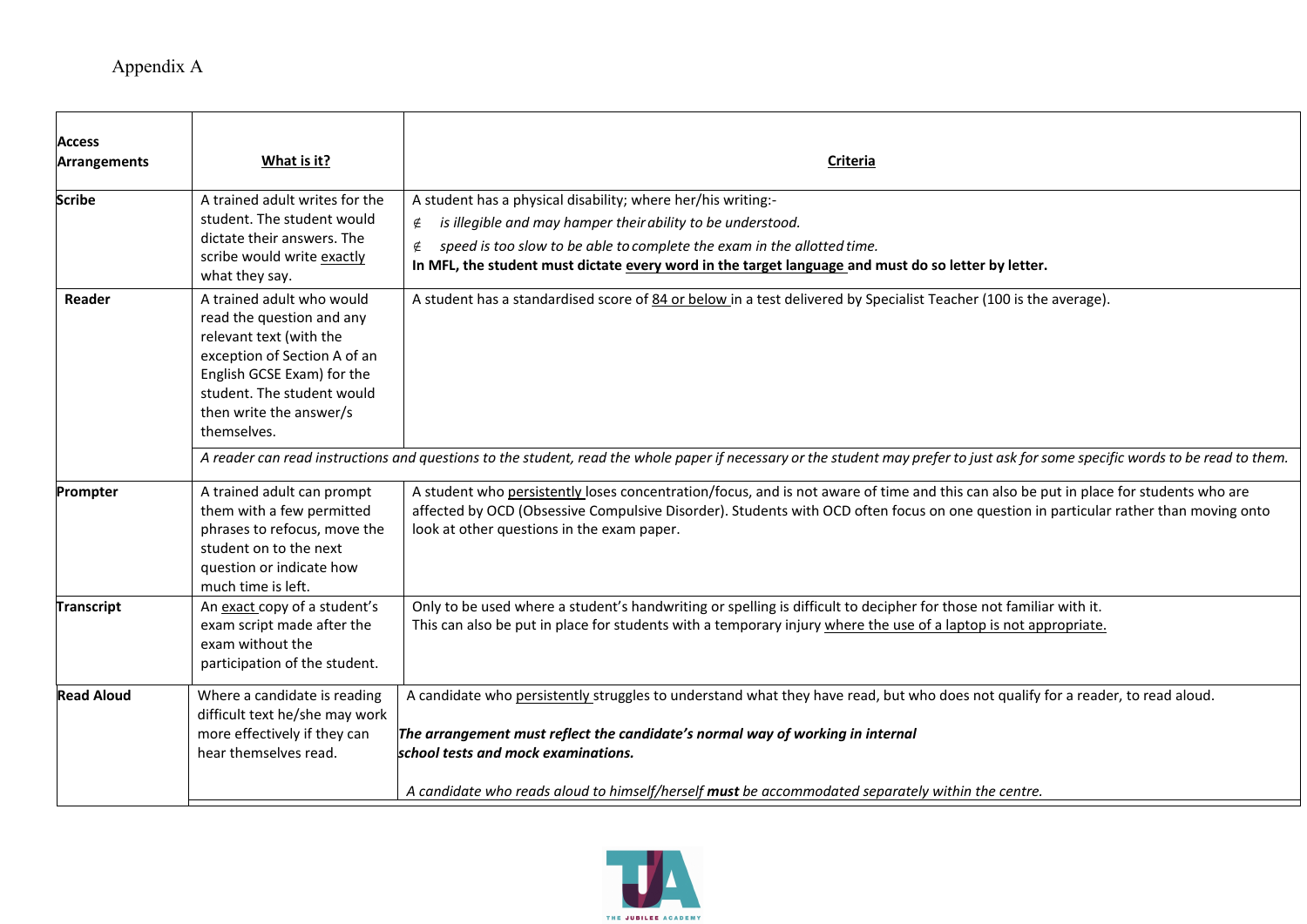| <b>Separate Room</b>   | A student with a medical condition such as epilepsy/diabetes where it isn't appropriate for them to sit an exam in the main exam hall. Students who are agoraphobic/have<br>a psychological condition may also need to sit an exam in a separate room.                                                                                                                                                                                                                                                                                                                                                                                                                                          |  |  |
|------------------------|-------------------------------------------------------------------------------------------------------------------------------------------------------------------------------------------------------------------------------------------------------------------------------------------------------------------------------------------------------------------------------------------------------------------------------------------------------------------------------------------------------------------------------------------------------------------------------------------------------------------------------------------------------------------------------------------------|--|--|
|                        | Medical evidence must be provided in advance to support this arrangement and then be approved by the SENCo.                                                                                                                                                                                                                                                                                                                                                                                                                                                                                                                                                                                     |  |  |
| <b>Modified papers</b> | Students for whom other access arrangements are unsuitable.<br>Individually prepared papers for candidates.<br>The modification of papers involves additional<br>resources. Therefore centres are required to<br>provide the awarding bodies with early<br>notification that a candidate will require a<br>modified paper.                                                                                                                                                                                                                                                                                                                                                                      |  |  |
|                        | Modified papers must be ordered in advance of a specific examination series. Centres must not order papers for candidates unless they intend to enter them for the relevant<br>examination series.<br>Access arrangements online allows centres to place orders for GCSE and GCE modified papers.                                                                                                                                                                                                                                                                                                                                                                                               |  |  |
| Laptop                 | The provision to use a laptop is put in place to address an underlying difficulty such as: speed of handwriting; medical condition; physical<br>Access to a laptop for an<br>exam (if appropriate – not for<br>disability; sensory impairment; planning and organisational difficulties or poor legibility.<br>subjects such as Maths) so<br>the student would word<br>process their answers.<br>Spelling and grammar checks<br>would be disabled and a<br>special exam account would<br>be used with no internet<br>access.                                                                                                                                                                    |  |  |
|                        | The use of a laptop in exams reflects the student's normal way of working at the school and has been agreed as appropriate to the student's needs. The use of a laptop<br>cannot be granted to a student simply because this is their preferred way of working.<br>Centres are allowed to provide a word processor with the spelling and grammar check facility/predictive text disabled (switched off) to a candidate where it is their normal<br>way of working within the centre and is appropriate to their needs.<br>For example, the quality of language significantly improves as a result of using a word processor due to problems with planning and organisation when writingby hand. |  |  |
|                        | (This also extends to the use of electronic braillers and tablets.)                                                                                                                                                                                                                                                                                                                                                                                                                                                                                                                                                                                                                             |  |  |

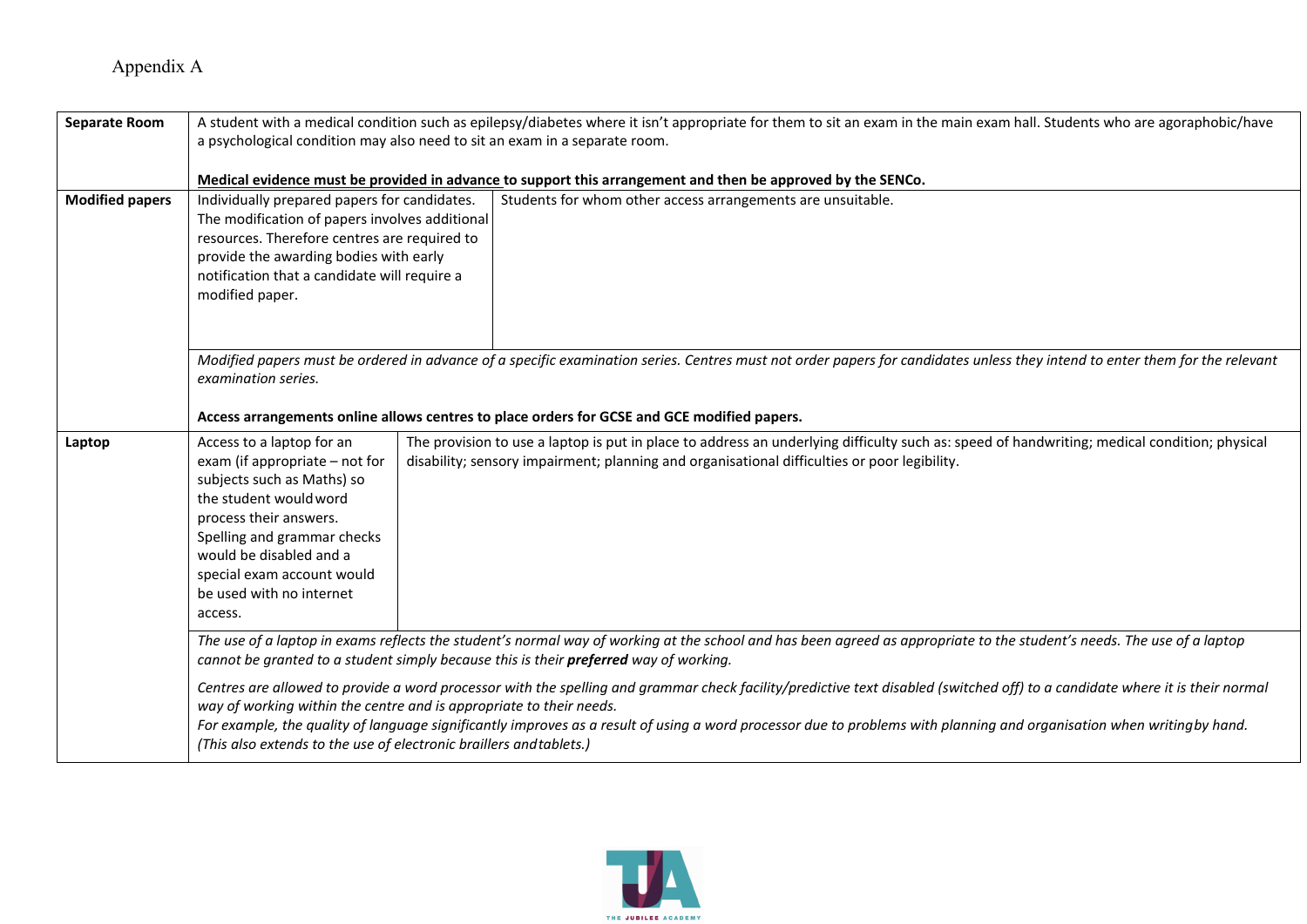| Rest<br>breaks    | Students are permitted to stop for short break/s<br>during the exam and the time stopped is added to<br>the finish time, with the effect of elongating the<br>exam but not actually using any extra time.                                                                                   | A student has a physical disability which prevents them from concentrating for long periods of time.                                                                                                                                                                                                                                                     |
|-------------------|---------------------------------------------------------------------------------------------------------------------------------------------------------------------------------------------------------------------------------------------------------------------------------------------|----------------------------------------------------------------------------------------------------------------------------------------------------------------------------------------------------------------------------------------------------------------------------------------------------------------------------------------------------------|
|                   | Students are not permitted to have exam<br>materials with them during rest breaks.                                                                                                                                                                                                          |                                                                                                                                                                                                                                                                                                                                                          |
|                   | This is now the recommended option from the exam boards before considering extra time.                                                                                                                                                                                                      |                                                                                                                                                                                                                                                                                                                                                          |
|                   | Rest breaks are not included in any Extra Time allowance that the student may have.<br>The amount of time awarded is granted at the discretion of the SENCo.                                                                                                                                |                                                                                                                                                                                                                                                                                                                                                          |
| <b>Extra time</b> | Students may be entitled to an allowance of 25%<br>depending on the history of evidence of need<br>(Appendix 1) and the recommendation of the<br>Designated Specialist Teacher or Teaching<br>Assistant.<br>Extra time between 26 and 50% can be granted in<br>extraordinary circumstances. | Students will have an assessment to determine their speed of processing. A standardised score of 84 or below (100<br>being average) can qualify for extra time. In exceptional circumstances, a candidate may require more than 50%<br>extra time in order to manage a very substantial impairment.                                                      |
|                   | child's speed of a working.                                                                                                                                                                                                                                                                 | There are cases where students get a score of more than 84. In these cases more evidence is needed to prove that a student should receive extra time. This could be in the<br>form of an extensive history of need, formal diagnosis of a significant learning difficulty, or evidence of a substantial long term adverse effect on the performance of a |
|                   |                                                                                                                                                                                                                                                                                             | The amount of time that students should receive is decided by the Specialist Tester and based upon their processing speeds.                                                                                                                                                                                                                              |
| Live speaker      | A live speaker for pre-recorded examination<br>components, e.g. MFL listening examinations, to a<br>candidate where it is their normal way of working<br>within the centre.<br>The live speaker will speak or read aloud the<br>contents of the CD or tape in a Listening<br>examination.   | Students who have persistent and significant difficulties in following speech at normal speed.                                                                                                                                                                                                                                                           |

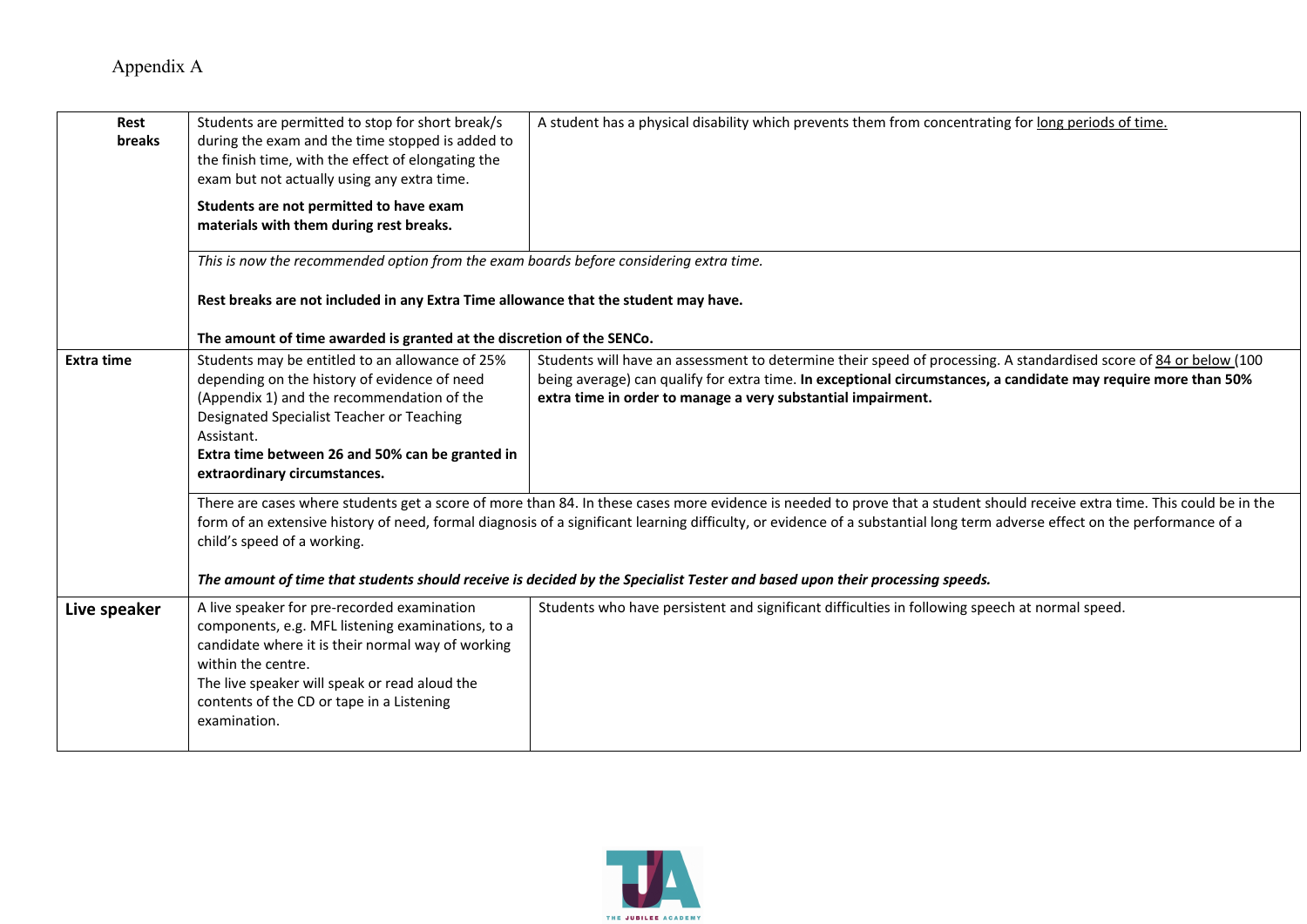| Oral language<br>modifier                                                                            | A responsible adult who may clarify the carrier<br>language used in the examination paper when<br>requested to do so by a candidate.<br>The Oral Language Modifier must not explain<br>technical terms or subject- specific terms. The<br>ability to understand these terms is part of the<br>assessment. If such terms are explained to the<br>candidate then the demands of the question will<br>have been compromised and may constitute<br>malpractice. | Students whose disability has a very substantial and long term adverse effect resulting in very persistent and<br>significant difficulties in accessing and processing information.                                                                                                                                                                                                                                                                                                                                                                                                                                                                                                                                                                                                                 |
|------------------------------------------------------------------------------------------------------|-------------------------------------------------------------------------------------------------------------------------------------------------------------------------------------------------------------------------------------------------------------------------------------------------------------------------------------------------------------------------------------------------------------------------------------------------------------|-----------------------------------------------------------------------------------------------------------------------------------------------------------------------------------------------------------------------------------------------------------------------------------------------------------------------------------------------------------------------------------------------------------------------------------------------------------------------------------------------------------------------------------------------------------------------------------------------------------------------------------------------------------------------------------------------------------------------------------------------------------------------------------------------------|
|                                                                                                      | An Oral Language Modifier must be seen as a rare and exceptional arrangement.<br>An Oral Language Modifier may also act as a reader.<br>granted up to a maximum of 50% extra time.<br>testing reading.                                                                                                                                                                                                                                                      | An Oral Language Modifier is an adjustment of last resort so an application must only be made once all other relevant access arrangements have been considered and found<br>to be unsuitable or unworkable. There must be a very strong justification as to why an Oral Language Modifier is required.<br>An Oral Language Modifier will not be allowed to read questions or text in a paper (or a section of a paper) testing reading.<br>A candidate who would normally be eligible for an Oral Language Modifier, but is not permitted this arrangement in a paper (or a section of a paper) testing reading may be<br>An approved application for an Oral Language Modifier will allow the centre to grant the candidate up to a maximum of 50% extra time in a paper (or a section of a paper) |
| <b>Bilingual</b><br>translation<br>dictionaries<br>(with up to a<br>maximum of<br>25% extra<br>time) | Only to be used by student's whose first language<br>is not English, Irish or Welsh.<br>The bilingual dictionary must be held in the<br>centre to ensure no unauthorised information<br>e.g. notes/revision is enclosed or written inside.                                                                                                                                                                                                                  | Should reflect the student's normal way of working.                                                                                                                                                                                                                                                                                                                                                                                                                                                                                                                                                                                                                                                                                                                                                 |

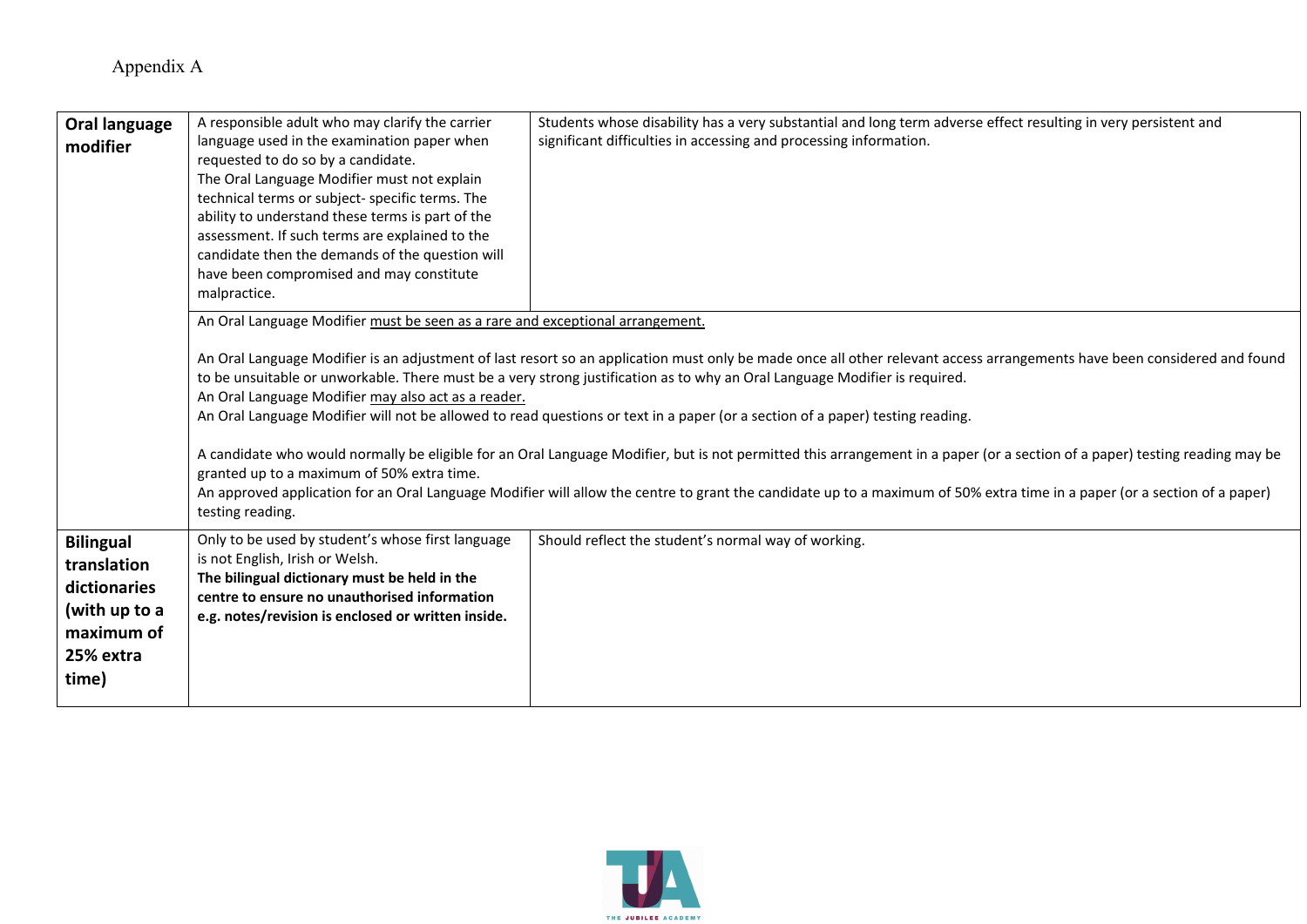|                              |                                                                                                                                                                                                                                                               | Such dictionaries must not be used in English Language, Irish Language or Welsh Language examinations or Modern Foreign Language examinations testing one of the<br>languages of the dictionary or a similar language, for example, a Portuguese dictionary in a Spanish examination. The use of a bilingual translation dictionary.                                                                                                                                                                                                                                                                                                                                                                                                                                                                                                                          |
|------------------------------|---------------------------------------------------------------------------------------------------------------------------------------------------------------------------------------------------------------------------------------------------------------|---------------------------------------------------------------------------------------------------------------------------------------------------------------------------------------------------------------------------------------------------------------------------------------------------------------------------------------------------------------------------------------------------------------------------------------------------------------------------------------------------------------------------------------------------------------------------------------------------------------------------------------------------------------------------------------------------------------------------------------------------------------------------------------------------------------------------------------------------------------|
|                              | Exceptions to these rules are:<br>candidates normal way of working.<br>lip/speech-read.                                                                                                                                                                       | The Writing Test in GCSE Arabic, GCSE Bengali, GCSE Dutch, GCSE Greek, GCSE Gujarati, GCSE Japanese, GCSE Modern Hebrew, GCSE Panjabi, GCSE Persian, GCSE Polish,<br>GCSE Portuguese, GCSE Russian and GCSE Turkish where the specification states that all candidates must have access to a bilingual dictionary.<br>Candidates who are permitted to use bilingual translation dictionaries may also be allowed up to a maximum of 25% extra time, depending on need, if they have been<br>resident in the UK for less than two years at the time of the examination, the candidate still has a very limited knowledge of the English language, extra time reflects the<br>For aural tests, clear amplification may be necessary to improve the candidate's ability to hear, or a transcript of a listening test may be read to enable the candidate to also |
|                              | The live speaker will speak or read aloud the contents of the CD or tape in a Listening examination.<br>extra time.                                                                                                                                           | The centre must consult a specialist teacher, i.e. a qualified Teacher of the Deaf, to identify the most appropriate arrangement for a candidate with hearing loss.<br>Extra time of 25% should always be considered on account of the additional repetition which may be required. Additionally, 25% extra time may also be required in light of<br>the candidate's persistent and significant difficulties in following speech at normal speed. In very rare and exceptional circumstances the candidate may require up to 50%                                                                                                                                                                                                                                                                                                                              |
| Sign language<br>interpreter | A trained adult who presents the questions in a<br>different language without:<br>changing the meaning;<br>∉<br>providing any additional<br>∉<br>information;<br>or<br>providing an explanation as to what<br>∉<br>the question requires of the<br>candidate. | Students whose 'normal way of working'<br>requires sign language interpretation.                                                                                                                                                                                                                                                                                                                                                                                                                                                                                                                                                                                                                                                                                                                                                                              |

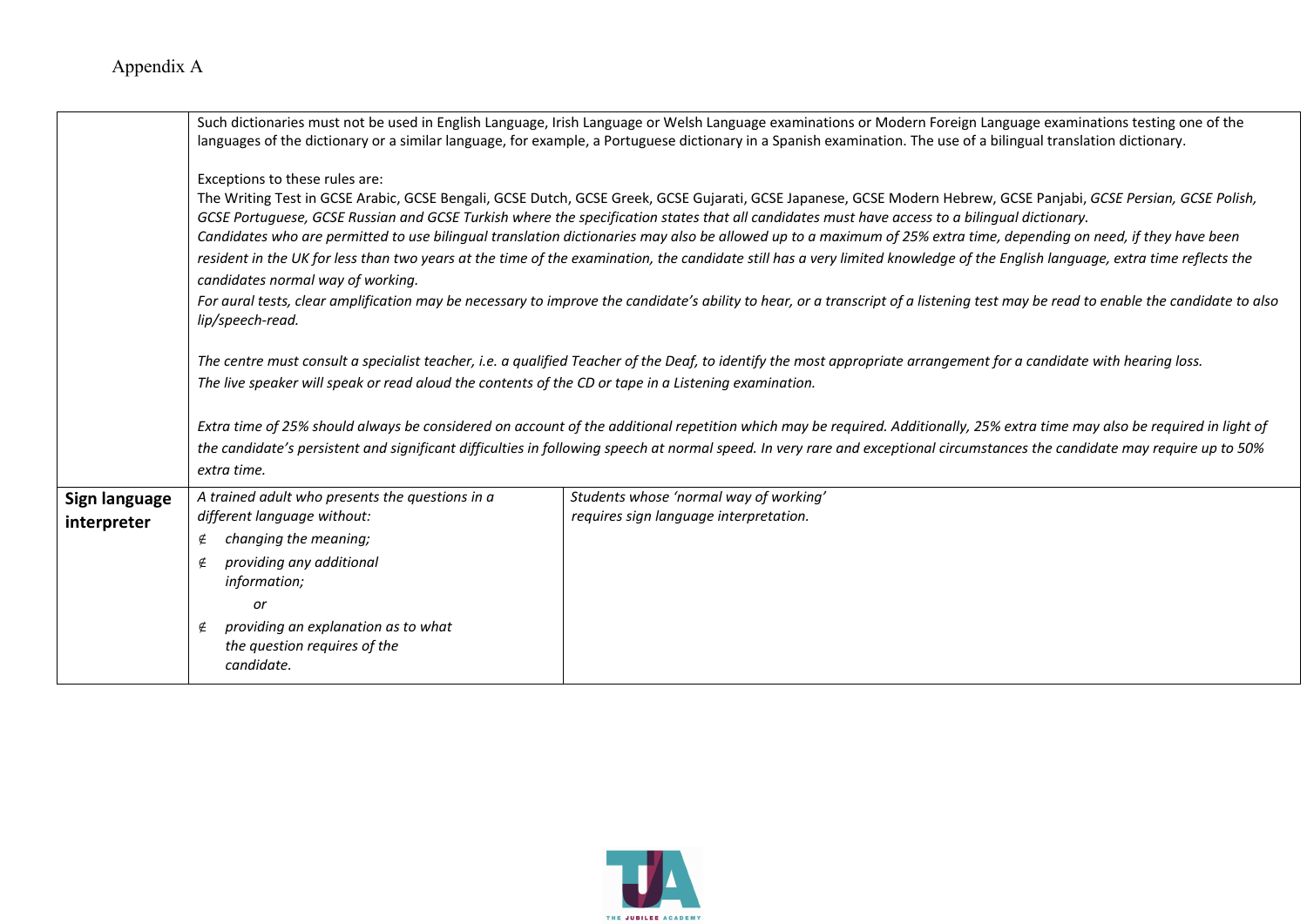|                  | given for the use of a reader and a Sign Language Interpreter.                                                                                                                                                                                                                                                                                                                                                                                                                                                                                                                                                | A Sign Language Interpreter is not a reader. However, the same person may act as a reader and a Sign Language Interpreter. Permission must have been                                                                                                                                                         |  |
|------------------|---------------------------------------------------------------------------------------------------------------------------------------------------------------------------------------------------------------------------------------------------------------------------------------------------------------------------------------------------------------------------------------------------------------------------------------------------------------------------------------------------------------------------------------------------------------------------------------------------------------|--------------------------------------------------------------------------------------------------------------------------------------------------------------------------------------------------------------------------------------------------------------------------------------------------------------|--|
|                  | or Welsh Language examinations.                                                                                                                                                                                                                                                                                                                                                                                                                                                                                                                                                                               | The Sign Language Interpreter can sign the instructions and questions to candidates taking written papers except in Modern Foreign Languages or English, Irish                                                                                                                                               |  |
|                  | The Sign Language Interpreter may repeat the translation if requested to do so by the<br>candidate. An alternative translation of the carrier language may be provided. However, under no circumstances may an explanation of the question or<br>clarification of the carrier language be given. These actions would be deemed as giving the candidate an unfair advantage and may constitute malpractice.<br>Candidates may only sign their answers in question papers or in controlled assessment/coursework where it is possible to finger spell the answers or<br>where the answers involve single words. |                                                                                                                                                                                                                                                                                                              |  |
|                  | Sign Language interpretation is done 'live' in the presence of the candidate during the examination in order to allow for the candidate's regional variations<br>in BSL/ISL signs.                                                                                                                                                                                                                                                                                                                                                                                                                            |                                                                                                                                                                                                                                                                                                              |  |
|                  | advantage the candidate.                                                                                                                                                                                                                                                                                                                                                                                                                                                                                                                                                                                      | Consequently, sign language interpretation cannot be checked by the awarding body for accuracy. Great care must be taken not to disadvantage or<br>Candidates requiring the use of a Sign Language Interpreter may need to be accommodated separately in which case a separate invigilator will be required. |  |
| Alternative site | The candidate will be sitting his/her<br>examination(s) at a residential address or<br>at a hospital<br>which is a non-registered centre due to,<br>for example:<br>a medical condition which prevents<br>the candidate from taking<br>examinations in the centre; or<br><b>Social, Mental and Emotional</b><br>∉<br>Needs.                                                                                                                                                                                                                                                                                   | The candidate has:<br>an impairment which has a substantial and long term adverse effect giving rise to<br>persistent and significant difficulties; or<br>a temporary illness or injury at the time of the examination(s).                                                                                   |  |
|                  |                                                                                                                                                                                                                                                                                                                                                                                                                                                                                                                                                                                                               |                                                                                                                                                                                                                                                                                                              |  |

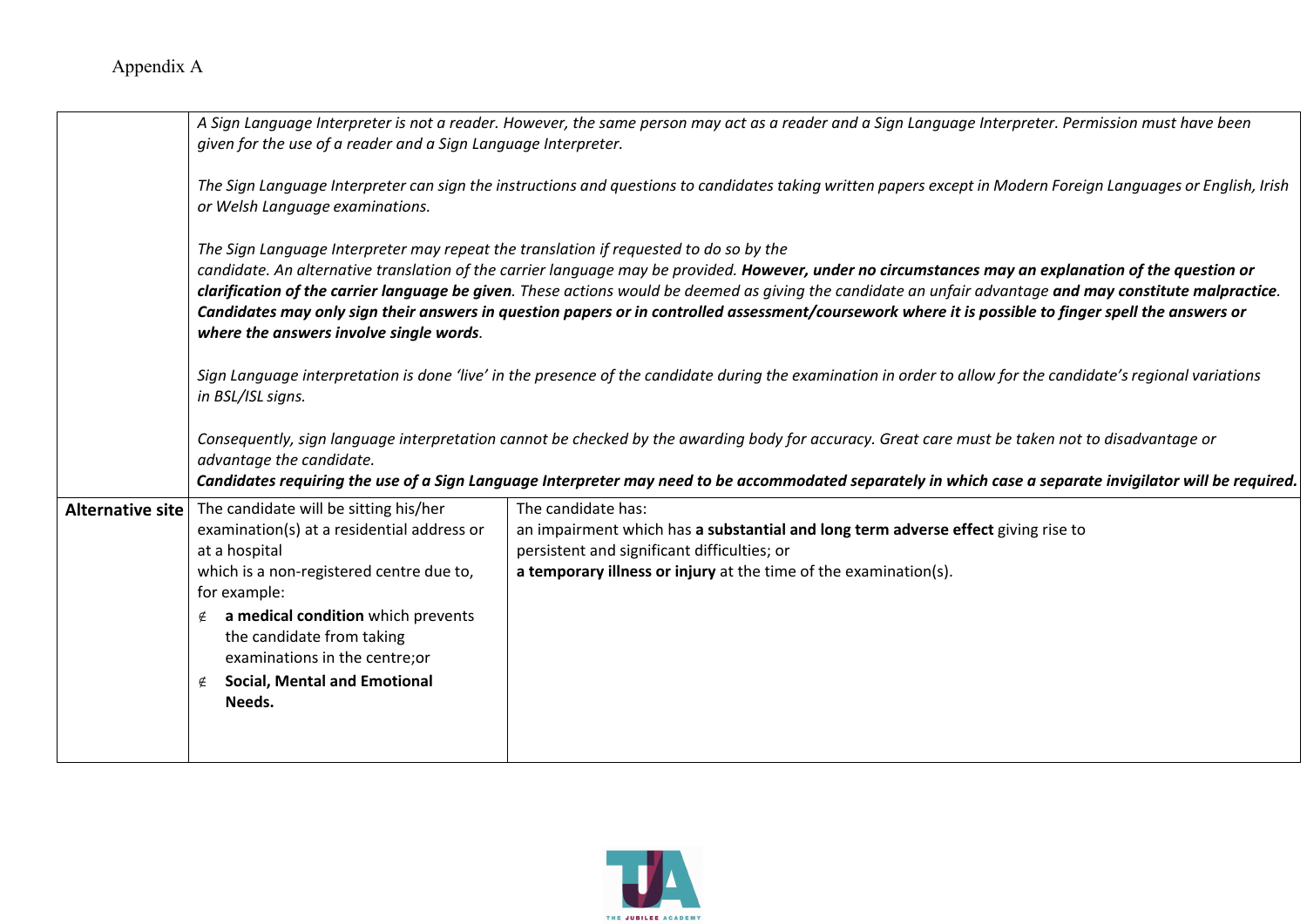|                            | The centre must be satisfied that the candidate is able to take examinations.                                                                                                                                                                                 |                                                                                                                                                                                  |  |
|----------------------------|---------------------------------------------------------------------------------------------------------------------------------------------------------------------------------------------------------------------------------------------------------------|----------------------------------------------------------------------------------------------------------------------------------------------------------------------------------|--|
|                            | The SENCo, or a senior member of staff with pastoral responsibilities, must produce written evidence confirming the need for an alternative site arrangement to a JCQ                                                                                         |                                                                                                                                                                                  |  |
|                            | Centre Inspector upon request.                                                                                                                                                                                                                                |                                                                                                                                                                                  |  |
|                            |                                                                                                                                                                                                                                                               |                                                                                                                                                                                  |  |
| <b>Practical assistant</b> | Is not a reader or a scribe. The same person may act as<br>a practical assistant, a reader and/or a scribe as long as<br>permission has been given for these arrangements.<br>The regulations for the use of each arrangement<br>must be strictly adhered to. | Students with: poor motor co-ordination or/and severe vision impairment.                                                                                                         |  |
|                            | will not normally be permitted in subjects such as Art & Design, Design & Technology and Music.                                                                                                                                                               | A practical assistant must not be allowed to carry out physical tasks or demonstrate physical abilities where they form part of the assessment objectives. A practical assistant |  |
|                            | be required.                                                                                                                                                                                                                                                  | Candidates using a practical assistant in externally set practical or written examinations may need to be accommodated separately, in which case a separate invigilator will     |  |
|                            |                                                                                                                                                                                                                                                               | The invigilator must be made aware, prior to the examination, of the particular task(s) the practical assistant will be performing.                                              |  |
| Other                      | Amplification equipment<br>∉                                                                                                                                                                                                                                  | Centres must note that candidates are only entitled to the above arrangements if they are disabled within the meaning                                                            |  |
| arrangements               | <b>Braillers</b><br>∉                                                                                                                                                                                                                                         | of the Equality Act.                                                                                                                                                             |  |
|                            | Closed circuit television (CCTV)                                                                                                                                                                                                                              | The candidate is at a substantial disadvantage when                                                                                                                              |  |
|                            | Colour naming by the invigilator for<br>∉                                                                                                                                                                                                                     | compared with other non-disabled candidates undertaking the assessment and it would be reasonable in all the                                                                     |  |
|                            | candidates who are Colour Blind                                                                                                                                                                                                                               | circumstances to provide the arrangement.                                                                                                                                        |  |
|                            | Coloured Overlays (this would also<br>∉                                                                                                                                                                                                                       |                                                                                                                                                                                  |  |
|                            | include reading rulers, virtual overlays                                                                                                                                                                                                                      |                                                                                                                                                                                  |  |
|                            | and virtual                                                                                                                                                                                                                                                   |                                                                                                                                                                                  |  |
|                            | reading rulers)<br>∉                                                                                                                                                                                                                                          |                                                                                                                                                                                  |  |
|                            | Low vision aid/magnifier<br>∉                                                                                                                                                                                                                                 |                                                                                                                                                                                  |  |
|                            | <b>Optical Character Reader (OCR)</b><br>∉                                                                                                                                                                                                                    |                                                                                                                                                                                  |  |
|                            | scanners                                                                                                                                                                                                                                                      |                                                                                                                                                                                  |  |
|                            | Separate invigilation within the centre                                                                                                                                                                                                                       |                                                                                                                                                                                  |  |
|                            |                                                                                                                                                                                                                                                               |                                                                                                                                                                                  |  |